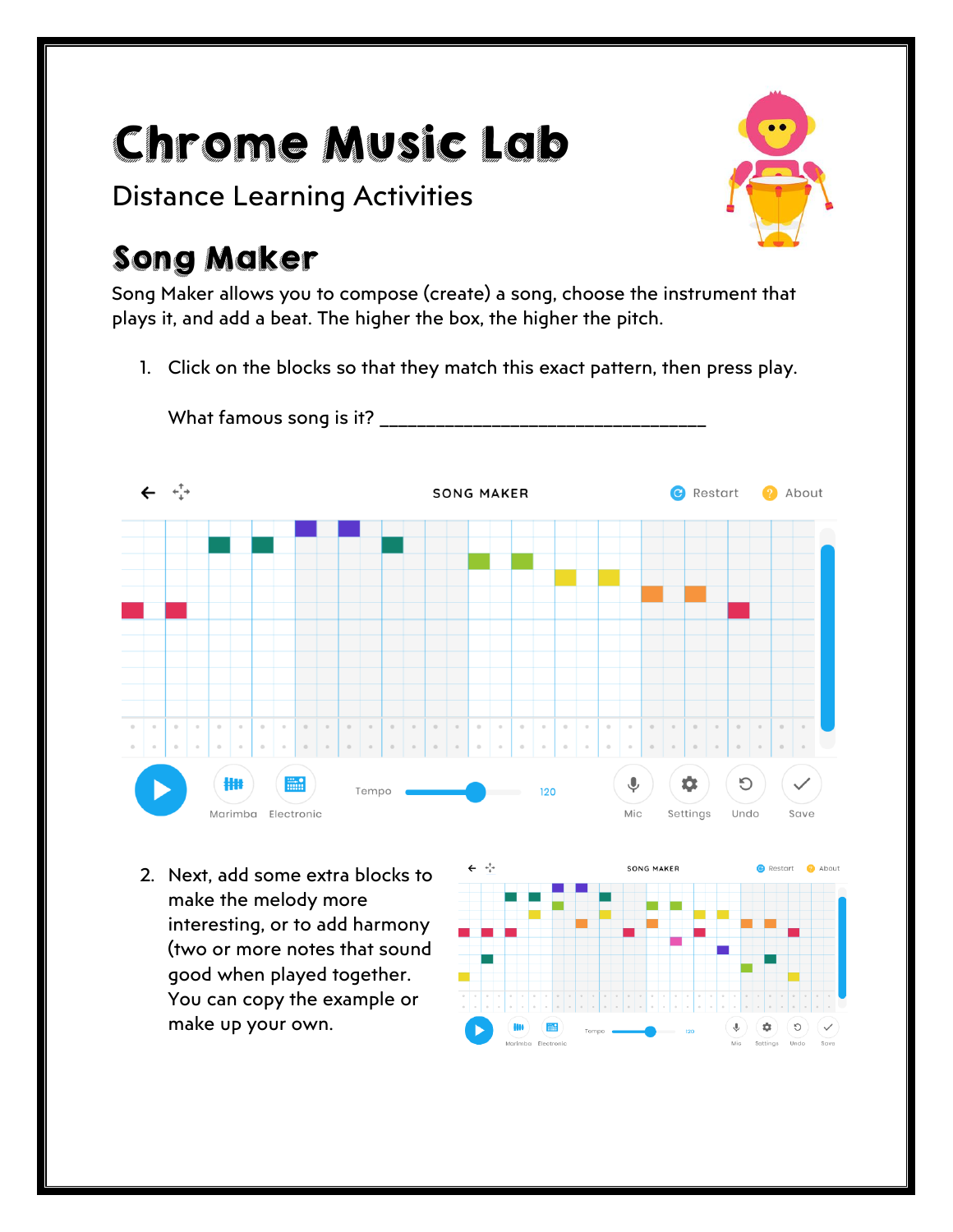3. Click on the blocks at the bottom with dots in them to add percussion. You can copy the example to start, but then you should make up your own!



4. The app always starts with marimba for the melody and electronic sounds for the rhythm. Click on the buttons in the bottom left of the screen to change the instrument choices. **Shade in the circle for which ones you chose:**



5. When you're happy with what you've created, click the save button at the bottom right of the screen. Now you can share the link to your song! Feel free to email that link to your music teacher (completely optional.)



6. Click  $\bullet$  Restart at the top right corner of the screen and use what you've learned to make your own song from scratch.

**Tip:** You can save your song to your computer or device! On the save screen, click "Download WAV." It will download the song to your device as a WAV file, which is a common type of music or sound file.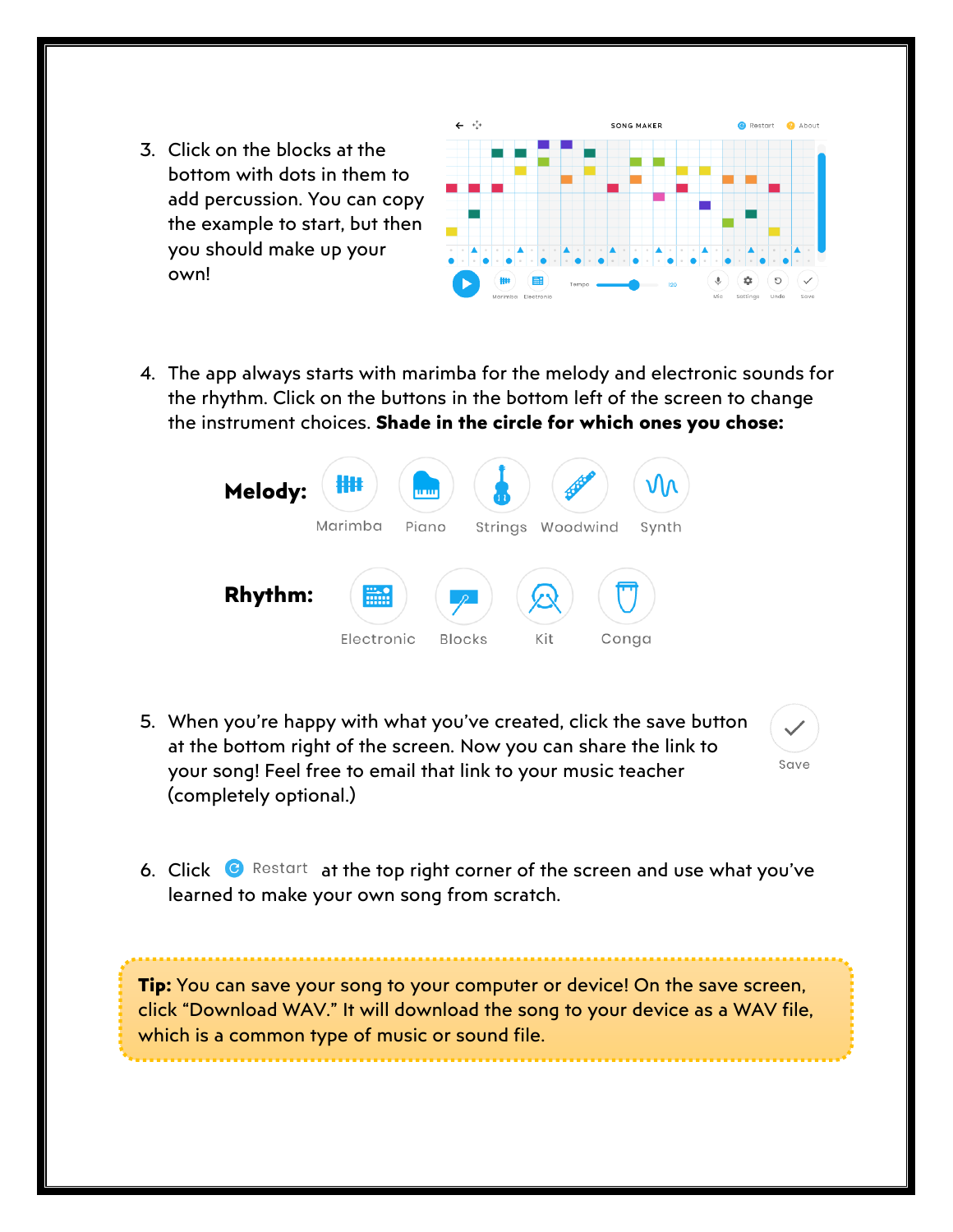#### Rhythm

There are four instrument/monster choices to create rhythms. Click on the dots to create a four-beat rhythm, then press play to listen to it. Circle which one was your favorite!



Timpani and **Triangle** 



Cymbal, Snare Drum, Floor Tom



Woodblocks and Claves



Conga Drums and Cowbell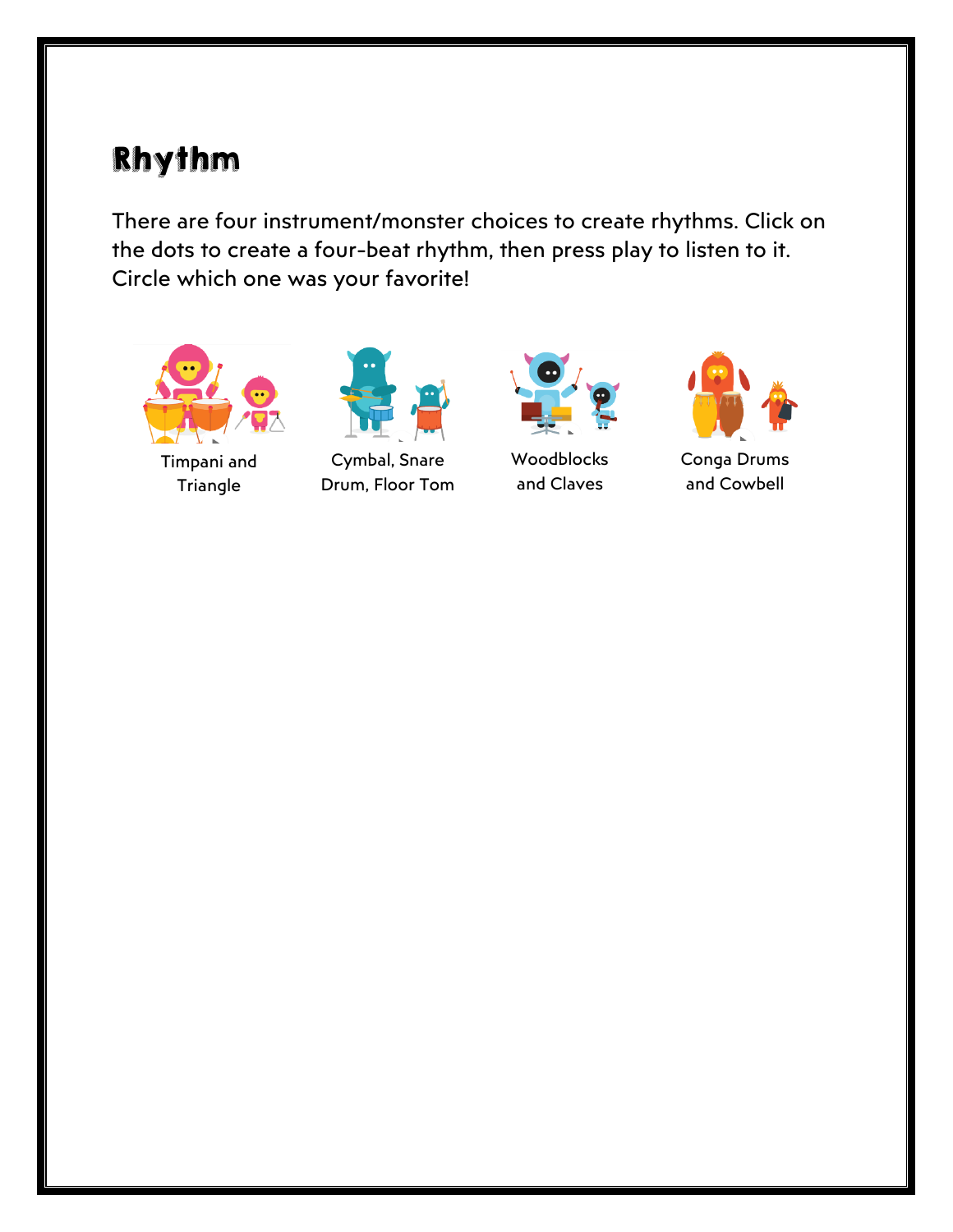### Melody Maker

To play Melody Maker, you will click on blocks to make the app play music notes. Since it's a melody, it will only play one note at a time.

1. Create an eight-note melody. Press play, and if you don't like it, change it!

#### **Important Concept Review:** TEMPO

Have you ever had a nurse or doctor take your pulse? That's when they hold your wrist and feel your heartbeat, then count how many times it beats while they listen. Music has a pulse, but we call it the beat, and instead of calling it speed, we call it **"tempo."** In music we measure tempo by *how many beats are played in a minute.* 

2. You can slide the bar at the bottom of the screen to speed up the tempo or slow it down. Slide it all the way to the left; this is a "walking" tempo.

What's the number displayed?

- 3. Slide the bar all the way to the right. This is a "running" tempo. What's the number now? \_\_\_\_\_\_\_\_\_\_
- 4. Pick a tempo you like for your song. How many beats per minute is it?

\_\_\_\_\_\_\_\_\_\_\_\_ beats per minute.

5. Click the round button with two squares and an arrow  $\|\bullet\|$  and it will turn

yellow. **Press play and listen.** What just changed?

\_\_\_\_\_\_\_\_\_\_\_\_\_\_\_\_\_\_\_\_\_\_\_\_\_\_\_\_\_\_\_\_\_\_\_\_\_\_\_\_\_\_\_\_\_\_\_\_\_\_\_\_\_\_\_\_\_\_\_\_\_\_\_\_\_\_\_\_\_\_\_\_

\_\_\_\_\_\_\_\_\_\_\_\_\_\_\_\_\_\_\_\_\_\_\_\_\_\_\_\_\_\_\_\_\_\_\_\_\_\_\_\_\_\_\_\_\_\_\_\_\_\_\_\_\_\_\_\_\_\_\_\_\_\_\_\_\_\_\_\_\_\_\_\_